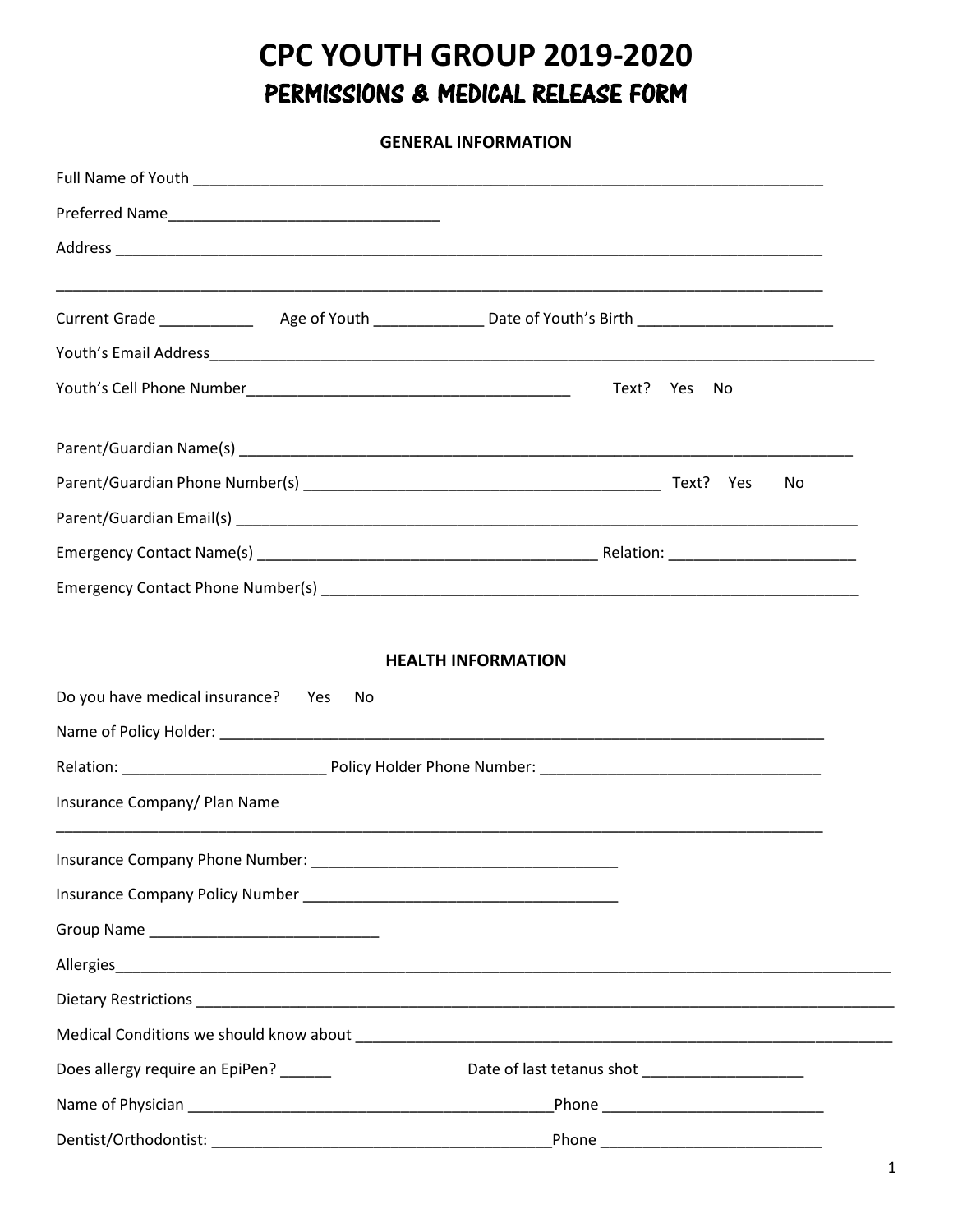Prescription or regular medication needed at any youth group events, lock-ins, etc.? Yes No

Who will dispense meds listed above? (If applicable, circle one) Youth Adult Youth Mentor

| <b>Medication</b> | <b>Dose</b> | <b>Frequency</b> | <b>Comments</b> | <b>Date Written</b> |
|-------------------|-------------|------------------|-----------------|---------------------|
|                   |             |                  |                 |                     |
|                   |             |                  |                 |                     |
|                   |             |                  |                 |                     |
|                   |             |                  |                 |                     |
|                   |             |                  |                 |                     |

## Please list below each medication by name, dose, and frequency.

### If additional space is needed attach a separate sheet.

I understand that by circling "yes," I give my permission for the OTC medications indicated with a "yes" below to be given to my child by an Adult Youth Mentor at youth events, if needed. (Initials of parent/guardian) \_\_\_\_\_\_\_\_\_\_

> **Complete this section for Over the Counter Medications** E no"

|  | " cach medication must be circled either "yes" or |  |  |  |  |  |  |  |
|--|---------------------------------------------------|--|--|--|--|--|--|--|
|--|---------------------------------------------------|--|--|--|--|--|--|--|

| Yes        | No             | Bactine (topical) for minor wound care, first aid as<br>needed                                 |
|------------|----------------|------------------------------------------------------------------------------------------------|
| Yes        | No             | Triple Antibiotic Ointment (topical) for wound<br>healing                                      |
| Yes        | No             | Tylenol (oral) as directed on bottle for age/weight                                            |
| Yes        | No             | Ibuprofen (oral) as directed on bottle for age/weight                                          |
| Yes        | No             | Chloraseptic Spray for sore throat as needed                                                   |
| Yes        | N <sub>0</sub> | Cough Drops for coughing, minor throat irritation as<br>needed                                 |
| <b>Yes</b> | No             | <b>Antacid Tablet</b> (oral) for stomach discomfort                                            |
| Yes        | N <sub>0</sub> | Miralax (oral) laxative as directed on bottle for age/<br>weight                               |
| Yes        | No.            | Benadryl (oral) for swelling, hives, allergic reaction as<br>directed on bottle for age/weight |
| Yes        | No             | Loratidine (oral) for seasonal allergy symptoms, as<br>directed on bottle for age/weight       |
| Yes        | No             | Calamine Lotion or Cortaid (topical) for insect bites/<br>bee stings                           |
| Yes        | No             | Visine/Murine Plus Eye Drops (topical in eye) for<br>minor eye irritation                      |
| Yes        | No             | <b>Sunscreen</b>                                                                               |
| Yes        | No             | <b>Insect/Bug Repellent</b>                                                                    |
| Yes        | No             | Other (Please describe)                                                                        |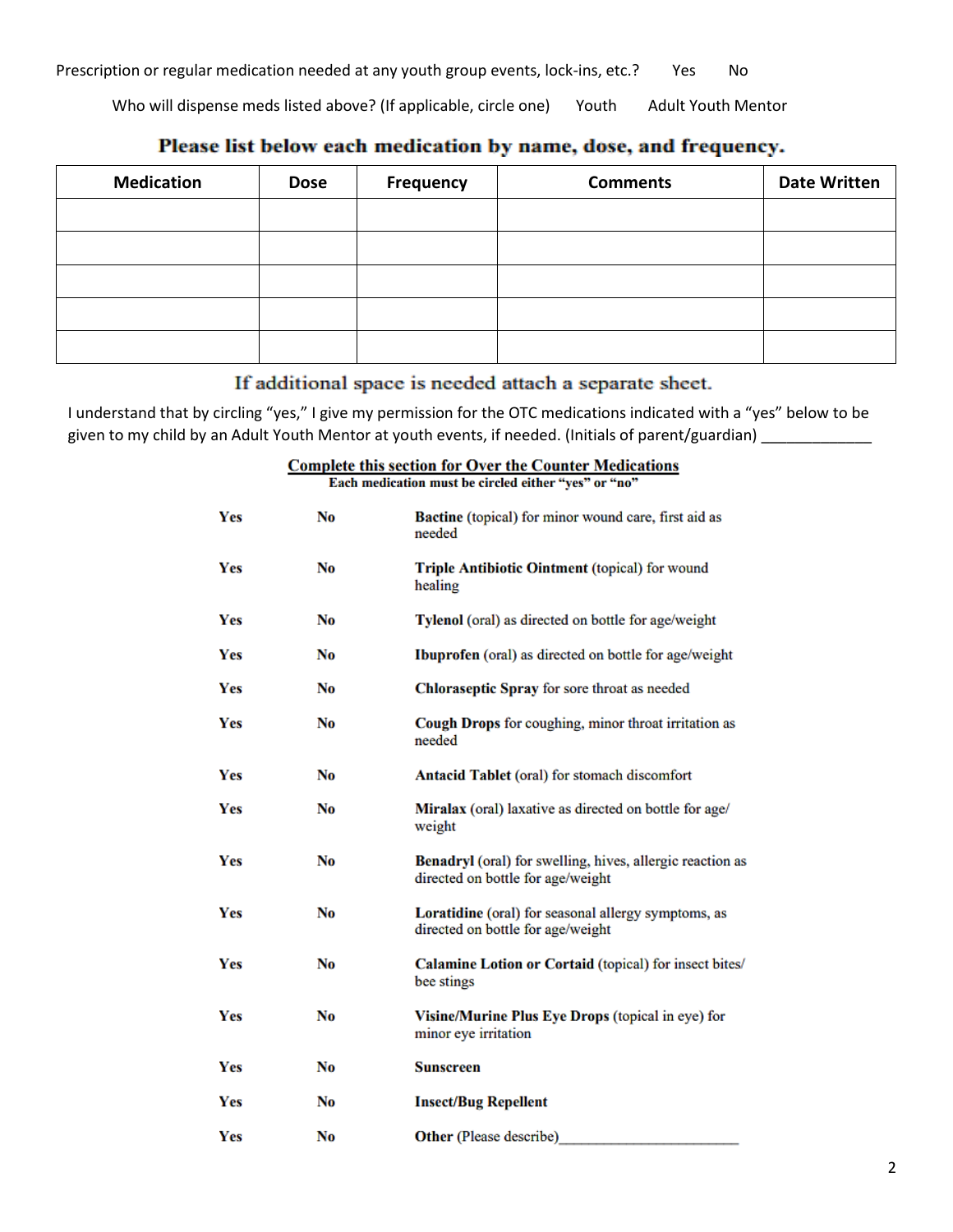### **PERMISSIONS & SIGNATURE (2019-2020 Youth Ministry Year)**

I, \_\_\_\_\_\_\_\_\_\_\_\_\_\_\_\_\_\_\_\_\_\_\_\_\_\_\_\_\_\_\_\_\_ the parent/guardian of \_\_\_\_\_\_\_\_\_\_\_\_\_\_\_\_\_\_\_\_\_\_\_\_\_\_\_ agree to:

#### PARTICIPATION

1. Give permission for the youth on this form to participate in all youth group activities of Christ Presbyterian Church. I understand that my child will be involved in programming on the CPC campus, local mission opportunities, and fellowship outings. I have spoken with my child and they agree to show respect to the adult mentors, other youth, themselves, and others property.

#### PHOTOGRAPHY/VIDEO/SOCIAL MEDIA

2. Give Christ Presbyterian Church permission to use now or in the future, without limitation, or obligation, any and all media, including photographs, film footage, or tape recordings, which may include my child's image or voice for the purpose of ministry, art, advertising, education, or promotion of the church or youth ministry program, and release Christ Presbyterian Church from any claim or liability to that use. I understand that if I give notice to Christ Presbyterian Church that I object to any particular picture or video being used publicly, that it will be removed as soon as possible.

#### TRANSPORTATION

3. Give my permission for my child to ride in any vehicle with an adult mentor/chaperone of Christ Presbyterian Church.

#### SAFETY

4. Give permission, as necessary, for the Associate Pastor and/or adult youth mentors search a youth's belongings when the health, well-being, or safety of the youth or others requires it.

#### MEDICAL

5. Hold harmless Christ Presbyterian Church, employees, and volunteers for all claims alleging bodily injury or property damage occurring while the participant is at a CPC youth ministry activity. 6. Give the Associate Pastor and/or adult youth mentors permission to provide over the counter medications following the dosage and directions on medical container, and as indicated on form above. 7. Give the Associate Pastor and/or adult youth mentors permission to provide medications brought to events and lock-ins by parent/guardian or prescribed by a physician while in attendance. 8. Give permission to the Associate Pastor and/or adult youth mentors to transport my child to the local hospital for emergency services, if necessary. I understand that all effort will be made to reach me before any medical procedure is performed, unless it endangers my child's life, causes disfigurement, physical impairment or undue discomfort should treatment be delayed. If I cannot be reached in an emergency, as the parent and/or legal guardian, I authorize the treatment of my child by the qualified and licensed medical professionals/physicians and give permission to hospitalize, secure proper treatment for, and order injection, anesthesia, or surgery for my child. In addition, the Associate Pastor and/or adult youth mentors have permission to obtain a copy of my child's health record from providers who treat my child and these providers may talk with the Associate Pastor and/or adult youth mentors about my child's health status. 9. I understand the information on this form will be shared on a "need to know" basis with the Christ Presbyterian Church staff and Youth Ministry Team. 10. I give permission to photocopy this form.

Signature of Parent/Guardian\_\_\_\_\_\_\_\_\_\_\_\_\_\_\_\_\_\_\_\_\_\_\_\_\_\_\_\_\_\_\_\_\_\_\_\_\_\_\_\_\_\_\_\_\_\_\_\_\_\_\_\_ Date\_\_\_\_\_\_\_\_\_\_\_\_\_\_\_\_\_\_

This release is signed of my own free will.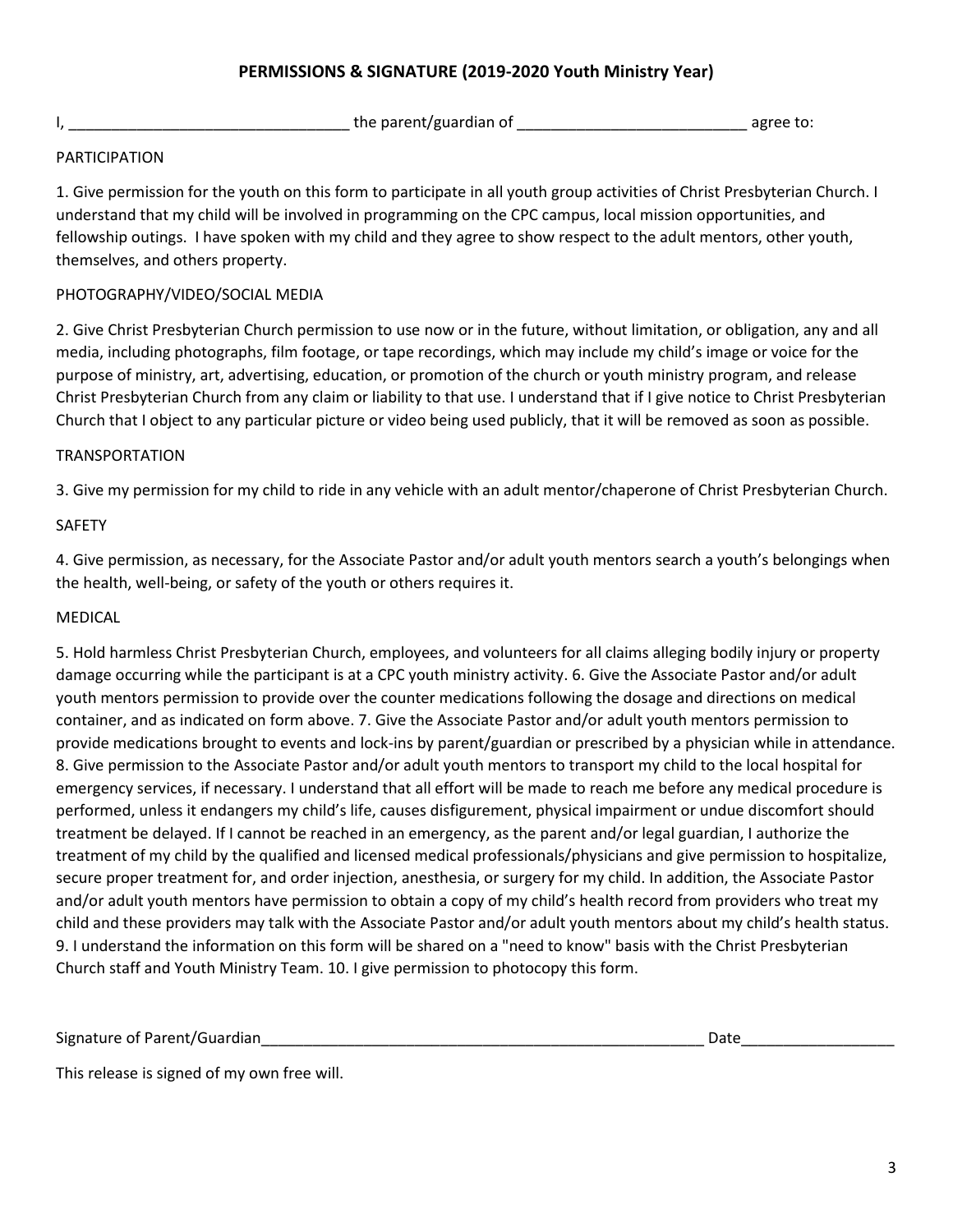## YOUTH COVENANT Christ Presbyterian Church

I will be open to the surprising work of God, even when it comes through the unexpected (like food I dislike, exhausting play, and people who are very different from me).

I will be a part of a long-term experiment in Christian community while with this group, showing respect, honesty, and attentive love to each person.

Whenever I am with this group, I will seek to follow the example of Jesus who did not come to be served, but to serve.

I will seek to avoid actions or attitudes that might detract from the building of Christian community or the mission we have been called to accomplish (complaint, illegal drugs, alcohol, gossip, profanity, tobacco, etc.).

I will honor the adults who have so graciously given their time in order that this group might happen. I will show them the respect they deserve, for I know that they love me and always have my best interests in mind.

I will not destroy any property, but will instead leave things a little better than they were before I got there.

I will honor the group and the importance of the time we have together by living within the basic behavioral guidelines for the group.

During youth group outings I will not wander off from the group, and will stay with at least two friends, being careful to pay attention to when I need to check in with an adult.

I will participate in the activities that have been planned for me, whether they be games, discussions, small group activities and lessons, or eating at meal time.

I also understand that I am to be respectful of our worship times, discussion times, and our small group space, and I will do my best to be attentive during this programming.

In the unlikely event I choose to disregard this Covenant, I understand that my parents may be called and I may be asked to leave the group until such time that I choose to regard the covenant.

\_\_\_\_\_\_\_\_\_\_\_\_\_\_\_\_\_\_\_\_\_\_\_\_\_\_\_\_\_\_\_\_\_\_\_\_\_\_\_\_\_\_\_\_\_\_\_\_\_\_\_\_\_\_\_\_\_\_\_\_\_\_\_\_\_\_\_\_\_\_\_\_\_\_\_\_\_\_\_\_\_\_\_\_\_

\_\_\_\_\_\_\_\_\_\_\_\_\_\_\_\_\_\_\_\_\_\_\_\_\_\_\_\_\_\_\_\_\_\_\_\_\_\_\_\_\_\_\_\_\_\_\_\_\_\_\_\_\_\_\_\_\_\_\_\_\_\_\_\_\_\_\_\_\_\_\_\_\_\_\_\_\_\_\_\_\_\_\_\_\_

This Covenant is committed to by:

Youth Participant Contract Contract Contract Contract Contract Contract Contract Contract Contract Contract Contract Contract Contract Contract Contract Contract Contract Contract Contract Contract Contract Contract Contra

Parent/Guardian Date